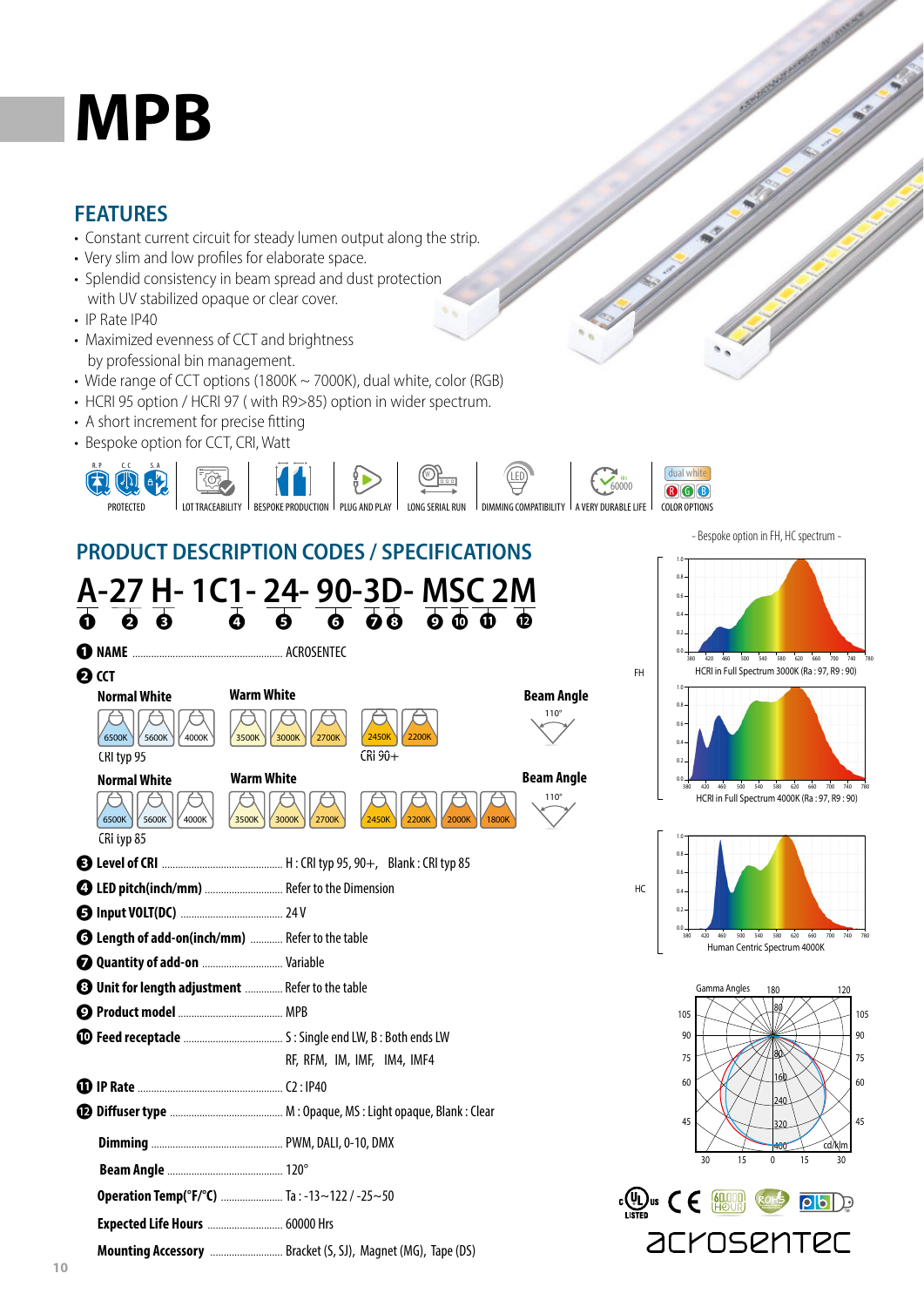| <b>MPB</b>                                 |                     | A-◇(H)-1CD-24-<br>$60$ - $\Box$ (D)-MSC2(M)                                                        | A-◇(H)-1C1-24-<br>90-□(D)-MSC2(M) | A- $\diamond$ (H)-1C2-24-<br>$112 - \square(D)$ -MSC2(M) | A- $\diamond$ (H)-1C3-24-<br>$150 - (D)$ -MSC2(M) | A- $\diamond$ (H)-1C4-24-<br>$240$ - $\Box$ (D)-MSC2(M) | $A-\bigoplus(H)\bigotimes(H)$ -1CO-24<br>$-100$ $ MSC2(M)$                |  |
|--------------------------------------------|---------------------|----------------------------------------------------------------------------------------------------|-----------------------------------|----------------------------------------------------------|---------------------------------------------------|---------------------------------------------------------|---------------------------------------------------------------------------|--|
|                                            | <b>Normal White</b> | 6500K(95, 85), 5600K(95, 85), 4000K(95, 85)                                                        |                                   |                                                          |                                                   |                                                         |                                                                           |  |
| <b>CCT</b> (CRI Option)                    | <b>Warm White</b>   | 3500K(95, 85), 3000K(95, 85) 2700K(95, 85), 2450K(90+, 85)<br>2200K(90+, 85), 2000K(85), 1800K(85) |                                   |                                                          |                                                   |                                                         | 2700K(95, 85)<br>$2450K(90+, 85)$<br>2200K90+, 85)<br>2000K(85) 1800K(85) |  |
|                                            | 6500K, 5600K        | 1752                                                                                               | 1539                              | 1410                                                     | 1293                                              | 876                                                     | 774/CCT                                                                   |  |
|                                            | 4000K, 3500K        | 1692                                                                                               | 1496                              | 1362                                                     | 1248                                              | 846                                                     | 748 / CCT                                                                 |  |
| Lumen / 3' 3.4", 1MTR                      | 3000K               | 1628                                                                                               | 1439                              | 1310                                                     | 1201                                              | 814                                                     |                                                                           |  |
| (CRI typ 85)                               | 2700K               | 1606                                                                                               | 1420                              | 1293                                                     | 1185                                              | 803                                                     | 710/CCT                                                                   |  |
|                                            | 2450K               | 1371                                                                                               | 1212                              | 1103                                                     | 1011                                              | 685                                                     | 606 / CCT                                                                 |  |
|                                            | 2200K               | 1320                                                                                               | 1167                              | 1063                                                     | 974                                               | 660                                                     | 584/CCT                                                                   |  |
| Lumen / 3' 3.4", 1MTR                      | 2200K               | 1211                                                                                               | 1071                              | 975                                                      | 894                                               | 606                                                     | 536/CCT                                                                   |  |
| $(CRI$ typ 85)                             | 1800K               | 1073                                                                                               | 948                               | 863                                                      | 791                                               | 536                                                     | 474 / CCT                                                                 |  |
|                                            | 6500K, 5600K        | 1409                                                                                               | 1246                              | 1134                                                     | 1039                                              | 704                                                     | 623 / CCT                                                                 |  |
| Lumen / 3' 3.4", 1MTR                      | 4000K, 3500K        | 1361                                                                                               | 1204                              | 1096                                                     | 1004                                              | 681                                                     | 602 / CCT                                                                 |  |
| (CRI typ 95)                               | 3000K               | 1309                                                                                               | 1158                              | 1054                                                     | 966                                               | 655                                                     |                                                                           |  |
|                                            | 2700K               | 1292                                                                                               | 1142                              | 1040                                                     | 953                                               | 646                                                     | 571/CCT                                                                   |  |
| Lumen / 3' 3.4", 1MTR                      | 2450K               | 1041                                                                                               | 921                               | 838                                                      | 768                                               | 521                                                     | 460 / CCT                                                                 |  |
| $(CRI 90+)$                                | 2200K               | 924                                                                                                | 817                               | 744                                                      | 682                                               | 462                                                     | 409 / CCT                                                                 |  |
| Power Consumption (Watt) 3'3.4", 1Meter    |                     | 16.4                                                                                               | 14.5                              | 13.2                                                     | 12.1                                              | 8.2                                                     | 14.5                                                                      |  |
| Input Volt(DC)                             |                     | 24V                                                                                                |                                   |                                                          |                                                   |                                                         |                                                                           |  |
| <b>Power Feed direction</b>                |                     | <b>END</b>                                                                                         |                                   |                                                          |                                                   |                                                         |                                                                           |  |
| <b>Color of Fixture</b>                    |                     | Silver, Matt black, Diffuser : Opaque, Llght opaque, Clear                                         |                                   |                                                          |                                                   |                                                         |                                                                           |  |
| Net Wt (lb/g) / 3'3.4", 1Meter             |                     | 0.35/160                                                                                           |                                   |                                                          |                                                   |                                                         |                                                                           |  |
| <b>Feed Accessory</b>                      |                     | RM, IF, IF4 / LW                                                                                   |                                   |                                                          |                                                   |                                                         |                                                                           |  |
| Max PCB length of a single product (ft/mm) |                     | 5'10.9"/1800                                                                                       | 5' 10.9" / 1800                   | 6'3.3''/1913                                             | 6'4.8''/1950                                      | 6'3.6''/1920                                            | 4'11.1" / 1500                                                            |  |
| Max Serial run of PCB (ft/mm), standard    |                     | 8'10.3" / 2700                                                                                     | 10'0.5" / 3060                    | 10'4.0" / 3150                                           | 11.81 / 3600                                      | 18'1.3" / 5520                                          | 4'11.1" / 1500                                                            |  |
| Max Serial run of PCB (ft/mm), extended    |                     | 13'11.7" / 4260                                                                                    | 15'0.7"/4590                      | 15'10.5"/4838                                            | 18'8.4" / 5700                                    | 22'10.0" / 6960                                         |                                                                           |  |
| Length of add-on (inch/mm)                 |                     | 2.36''/60mm<br>(1.57''/40mm)                                                                       | 3.54" / 90mm<br>(1.77" / 45mm)    | 4.43"/112.5mm<br>(2.21''/56mm)                           | 5.91"/150mm<br>(2.95''/75mm)                      | 9.45" / 240mm<br>(4.72"/120mm)                          | 3.94" / 100mm                                                             |  |
| Total Product Length (inch/mm)             |                     | PCB length $+0.2''/5$ mm                                                                           |                                   |                                                          |                                                   |                                                         |                                                                           |  |

\* Lumen value is based on clear cover. Data is subject to change without notice for improvment

| <b>MPB Color</b>                           | A-RGB-3C2-24-100-□-MSC2(M)                                 | A-RGB-3C2-24-67-□-MSC2(M) |  |  |  |
|--------------------------------------------|------------------------------------------------------------|---------------------------|--|--|--|
| RGB<br><b>WD</b>                           | R: 625nm, G: 520nm, B: 460nm                               |                           |  |  |  |
| Lumen / 3'3.4", 1MTR                       | 365                                                        |                           |  |  |  |
| Power Consumption (Watt) / 3'3.4", 1MTR    | 11.1                                                       | 16.5                      |  |  |  |
| Input Volt(DC)                             | 24V                                                        |                           |  |  |  |
| <b>Power Feed direction</b>                | End                                                        |                           |  |  |  |
| <b>Color of Fixture</b>                    | Silver, Matt Black, Diffuser : Opaque, Llght opaque, Clear |                           |  |  |  |
| Net Wt (lb/g) / 3'3.4", 1Meter             | 0.35/160                                                   |                           |  |  |  |
| <b>Feed Accessory</b>                      | IF4/LW                                                     |                           |  |  |  |
| Max PCB length of a single product (ft/mm) | 6'6.7''/2000                                               | 6'6.7''/2000              |  |  |  |
| Max Serial run of PCB (ft/mm), standard    | 14'9.2" / 4500                                             | $9'$ 2.2" / 2800          |  |  |  |
| Max Serial run of PCB (ft/mm), extended    | $\overline{\phantom{a}}$<br>$\overline{\phantom{a}}$       |                           |  |  |  |
| <b>O</b> Length of add-on (inch/mm)        | 3.94" / 100mm                                              | $2.63''/67$ mm            |  |  |  |
| Total Product Length (inch/mm)             | PCB length $+0.2''/5$ mm                                   |                           |  |  |  |

\* Lumen value is based on clear cover. Data is subject to change without notice for improvment

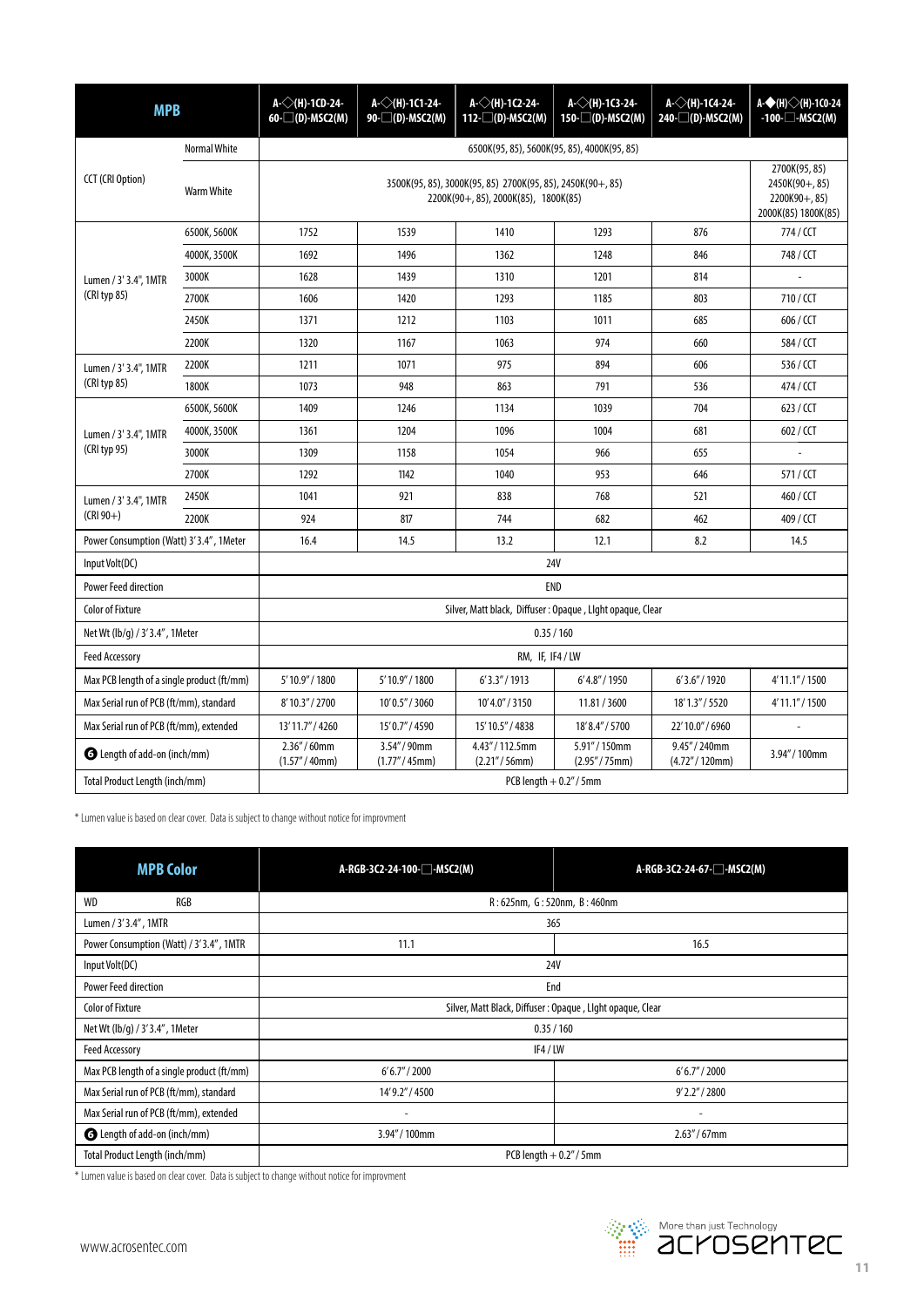## **DIMENSION**



 $\mathbb C^2$  More than just Technology<br> $\mathsf{C}\mathsf{C}\mathsf{C}\mathsf{C}\mathsf{C}$